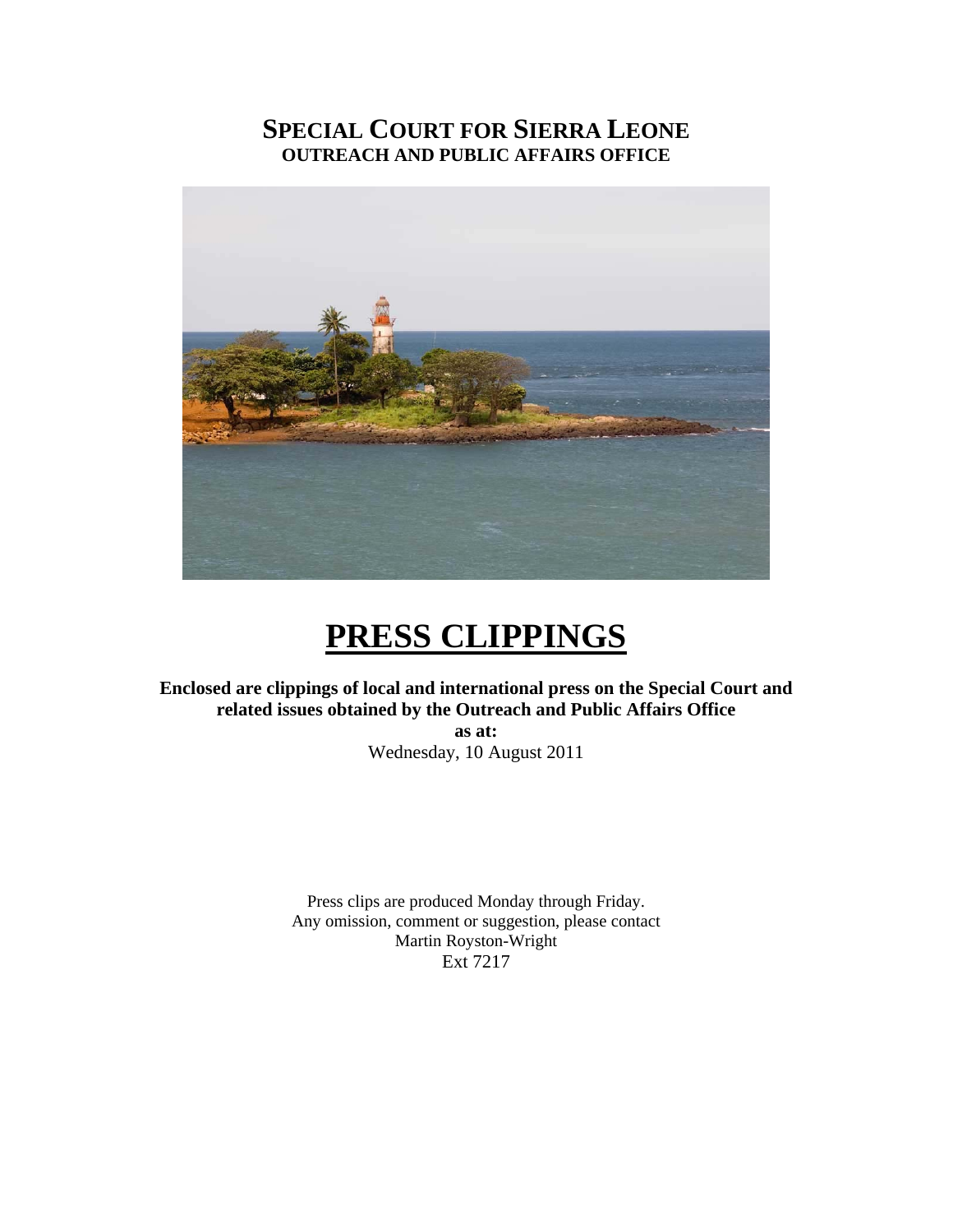| <b>Local News</b>                                                                            |           |
|----------------------------------------------------------------------------------------------|-----------|
| New Contempt Proceedings At UN Special Court / Concord Times                                 | Page 3    |
| <b>International News</b>                                                                    |           |
| Today in History - Aug. 11 / The Canadian Press                                              | Page 4    |
| Conflict Resolution and Human Rights in Peacebuilding: Exploring the Tensions / UN Chronicle | Pages 5-7 |
| Judges Admit Extra Defence Evidence in Two Trials / Hirondelle News Agency                   | Page 8    |
| Gacaca Service Says 54 Cases Still Pending / Hirondelle News Agency                          | Page 9    |
| Hariri Tribunal Head Urges Suspects to Surrender / Associated Press                          | Page 10   |
| ICC to allow 2 Witnesses for each PEV Suspect / Kenya Broadcasting Corporation               | Page 11   |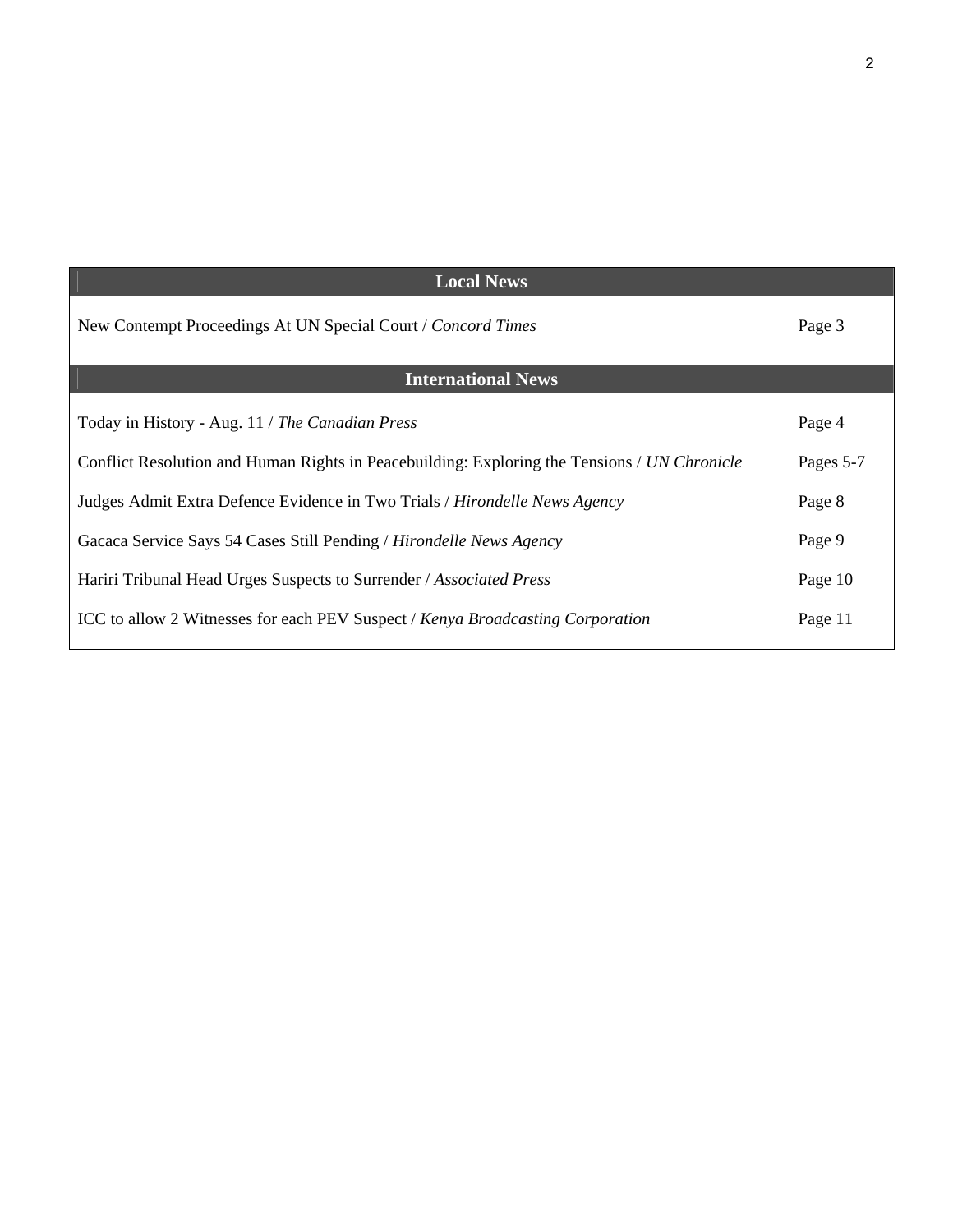#### **[Sierra Leone:](http://allafrica.com/sierraleone/) New Contempt Proceedings At UN Special Court**

John Momoh

Freetown — Five persons are being charged to appear before the UN Special Court in two separate cases for interfering with prosecution witnesses who testified before the Court, according to the Coalition for Accountability and Justice (COJA).

Speaking to this press in an exclusive interview yesterday, the Coordinator of COJA Sulaiman Jabati stated that it is an issue being raised by the organisation and Manifesto 99, two civil society organizations working directly with the UN-backed Special Court, adding that they are two separate contempt cases involving interference with Special Court witnesses - that is between the independent Prosecutor versus Ibrahim Bazzy Kamara, Santigie Borbor Kanu, Hawa Papa Bangura and Samuel Kargbo on the one hand.

He said it also involves the Independent Prosecutor versus Eric Koi Senessie on the one hand, and the Independent Prosecutor versus Hassan Papa Bangura. He said although the Special Court convicts have been tried, found guilty and sent out of the country to serve their prison sentences, they as civil right defenders are looking into the degree of how the above individuals interfered with prosecution witnesses that may have impacted their trial and that of the ex-Liberia President Charles Taylor currently wrapping up at The Hague, Holland.

According to the COJA boss, Eric Koi Senessie - a former member of the Revolutionary United Front (RUF) - is charged with 9 counts of attempting to induce Prosecution witnesses who testified against Charles Taylor to recant their testimony.

He added that in the case relating to the Armed Forces Revolutionary Council (AFRC), trial that ended with the conviction of AFRC leaders Ibrahim Bazzy Kamara, Santigie Borbor Kanu, Samuel Kargbo and others, Kamara faces a third count of knowingly disclosing the identity of a protected witness.

He said these convicts knowingly and willfully interfered with the Special Court's administration of justice by otherwise interfering with a witness who has given testimony before a Chamber in violation of Rule 77 (A) (iv). Jabati noted that a person convicted of these offences under Rule 77 of the Rules of the Special Court could serve a maximum term of seven years imprisonment, a fine of up to two million Leones.

In the views of the COJA boss, the contempt proceedings which started in February 2011 at the UN Special Court and are on course, prove wrong those critics that have been alleging that the UN-backed Special Court has been closed. He noted that the Special Court is still alive, adding that it can be possible to add more years to the prison terms of convicts in Rwanda and other places.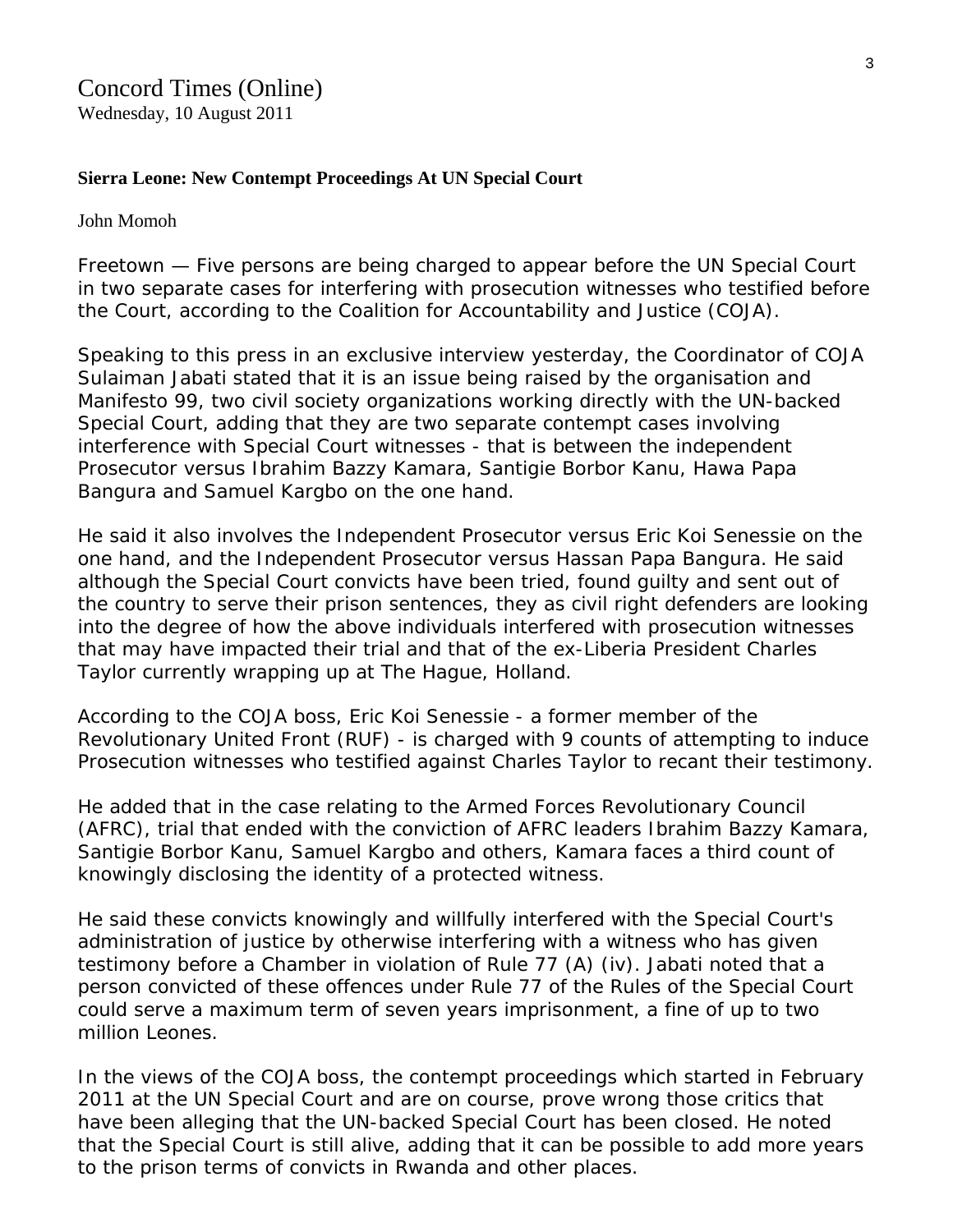## The Canadian Press Thursday, 11 August 2011

#### **Today in History - Aug. 11**

Today is August 11th

Today's highlight in history:

In 2003, Liberian President Charles Taylor resigned and went into exile in Nigeria. The former warlord was blamed for 14 years of bloodshed in Liberia and was indicted for war crimes in neighbouring Sierra Leone.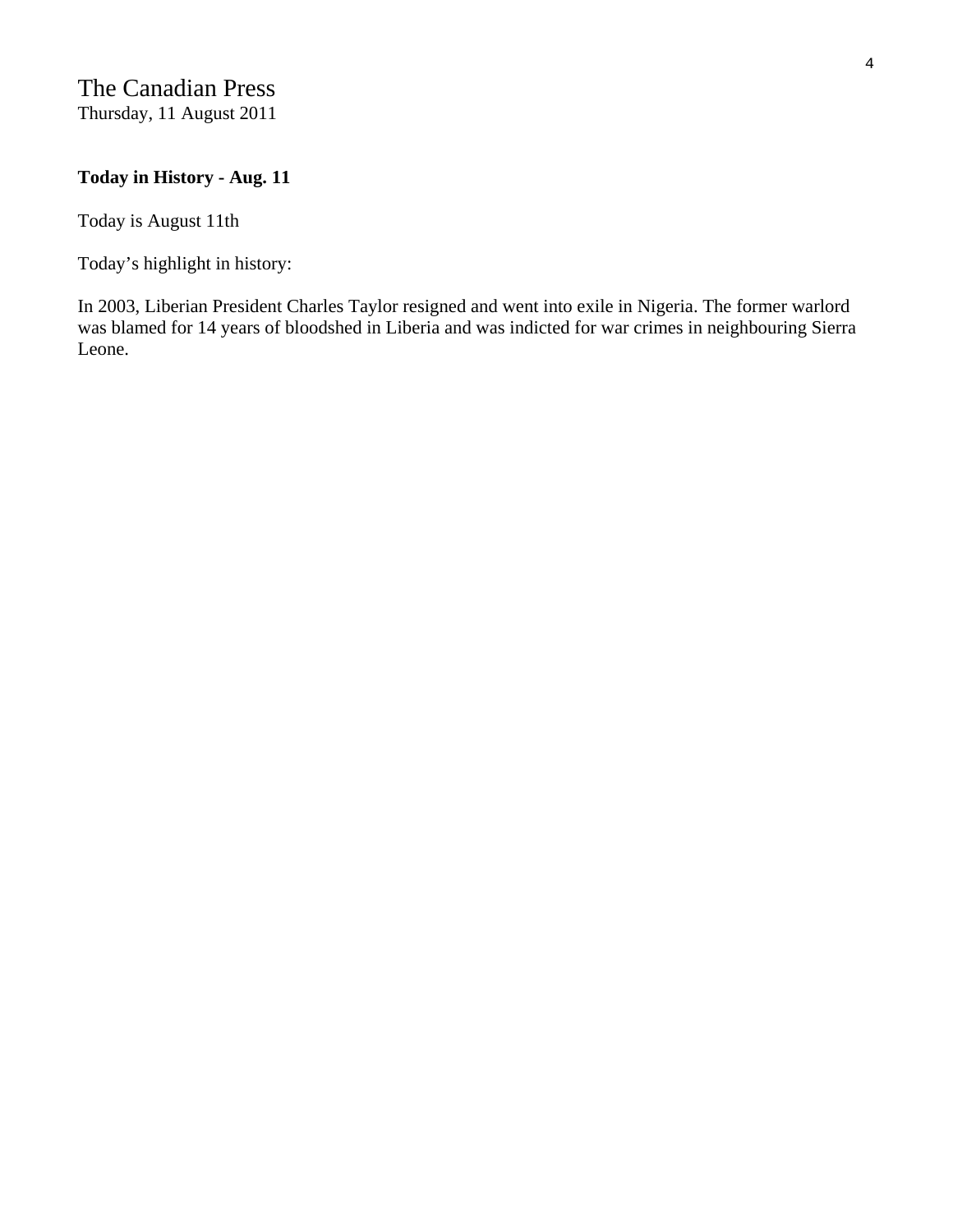## **Conflict Resolution and Human Rights in Peacebuilding: Exploring the Tensions**

#### By Eileen Babbitt

Preventing wars and massive human rights violations, and rebuilding societies in their aftermath, requires an approach that incorporates the perspectives of both human rights advocates and conflict resolution practitioners. This is easier to assert than to achieve. These two groups make different assumptions, apply different methodologies, and have different institutional constraints. As a result, they tend to be wary of one another.

In the short run, both seek to end violence, loss of life, and other suffering as quickly as possible. In the long run, both human rights and conflict resolution practitioners try to assist societies in taking steps to ensure that the violence does not recur and that the rights of every human being are respected. Yet the methods each uses to achieve these goals, as well as their underlying assumptions, are different. As a result, at times they adopt contradictory or even mutually exclusive approaches to the same problem. For example, conflict resolvers, eager to achieve a negotiated settlement to a conflict with minimum loss of life, may insufficiently factor in the relevance of human rights to the long-term success of their work and to the protagonists they seek to bring together. Human rights advocates, by limiting their activities to shaming, negative publicity, and judicial condemnation of responsible individuals, may miss opportunities for human rights improvements that could be achieved through the use of negotiation and diplomatic techniques upon which conflict resolvers rely.

In order to explore these apparent differences more explicitly, I worked with a human rights colleague, the late Ellen Lutz, to commission a set of case studies of conflicts in which both human rights and conflict resolution professionals have worked extensively: Colombia, Sierra Leone, and Northern Ireland. Our purpose was to see how these two agendas proceeded in each case, and whether constructive interaction between their activities was achieved. Our case studies uncovered two crucial dilemmas that must be addressed if we are to see better understanding and synergy between human rights and conflict resolution in peacebuilding practice. One is the tension between establishing sustainable non-violent relations between contending groups within a country, and prosecuting the members of such groups for human rights abuses and/or war crimes. The second is the significant role that the international community plays in supporting or undermining norms that would help to integrate human rights and conflict resolution practices.

#### ACCOUNTABILITY VS. INCLUSION IS A DOMINANT CHALLENGE DURING ALL PHASES OF CONFLICT, NOT JUST AFTER A PEACE AGREEMENT HAS BEEN SIGNED.

One of the most challenging issues in the period after a peace agreement has been reached is how to deal with war crimes and human rights abuses committed by the previous Government. While human rights advocates push for accountability for crimes committed and punishment to deter further abuses, conflict resolution advocates worry that punishing the perpetrators might further splinter the society, making the healing process more difficult.

One of the interesting findings in our case studies is that this disagreement about whether perpetrators should be punished or rehabilitated occurs not only after an agreement has been reached, but also at every other conflict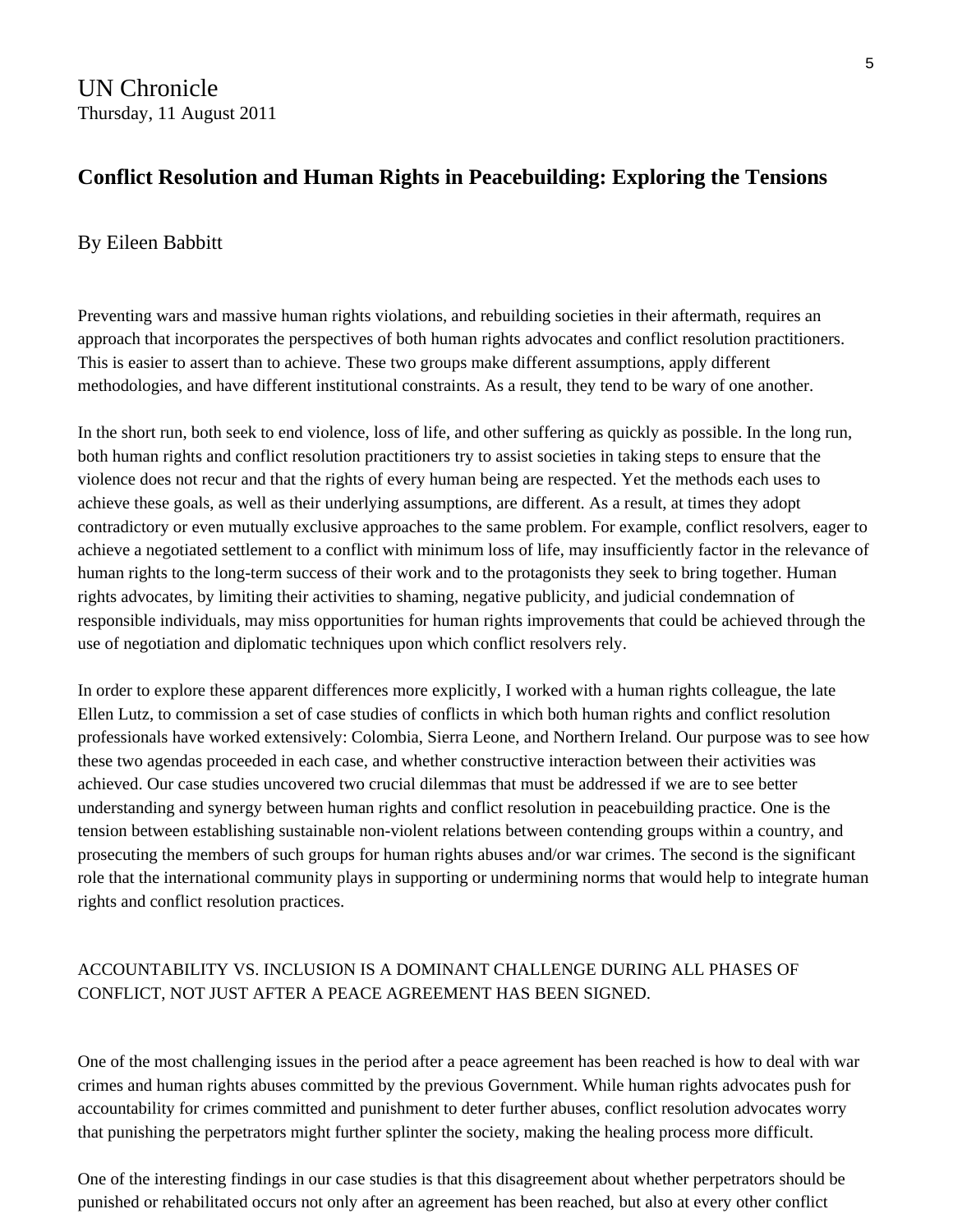phase. In Colombia, where violence is still occurring and no agreement has been reached, this tension manifests itself in the Government's response to the guerillas, particularly the Fuerzas Armadas Revolucionarias de Colombia (FARC). One of our case writers claims that while there is a real yearning on the part of FARC leaders for inclusion and dignity, they have come to see violence as the only way they can participate in a Government from which they have been alienated for generations by the Liberals and Conservatives. However, over the years these same guerillas have turned to illegal activities, including war crimes and drug trafficking, to support themselves. This creates a real challenge: to recognize the legitimate interests of the guerillas to establish that politics, as opposed to violence, is the way to resolve differences (the conflict resolution perspective), while at the same time to strengthen the rule of law by prosecuting criminals for their drug activities and kidnappings (the human rights perspective). How can both views be accommodated?

In Sierra Leone, the conundrum occurred around the issue of amnesty for Fodoy Sankoh, the leader and founder of the rebel group Revolutionary United Front, as the peace agreement was being negotiated. It was such an important case that it pushed then United Nations Secretary-General Kofi Annan, as an institutional policy, to explicitly withhold UN support for the granting of amnesty to faction leaders for war crimes as an incentive for a peace deal. While the Secretary-General could not initiate sanctions against such leaders, the withholding of UN approval for amnesty sent a signal that the United Nations was refusing to be a party to such a deal. Since the Sierra Leone talks, the International Criminal Court (ICC) has started its operations, making it possible to prosecute leaders for alleged war crimes. This makes it even less likely that leaders can demand complete amnesty in return for signing a peace accord. It remains to be seen what the impact of the ICC will be on future peace negotiations. As of this writing, for example, the ICC investigations into the actions of the Lord's Resistance Army in Northern Uganda are impeding the conclusion of peace talks there.

The Good Friday Agreement in Northern Ireland, while containing a strong human rights component to govern future relations, is silent on acknowledgment of past acts of discrimination against the Catholics in the region which was the original cause for violence when the Troubles began in the late 1960s. Our case writers note that the founding of the state was based on discrimination and, even now, the human rights provisions in the Good Friday Agreement are "under-implemented." In fact, over the years the emphasis shifted from a focus on human rights to a focus on power-sharing. One might argue that the continuing low-level violence and tenuous implementation of the Agreement may, in some measure, be because the core of the conflict is still largely not discussable and has still not been addressed.

These cases do not provide answers to these conundrums, but rather illustrate how complex the trade-offs are in the context of real world circumstances. For example, no systematic analysis has been done that determines whether or not amnesty leads to the undermining of rule of law or to the instability of peace agreements. These cases point to the need for such an analysis to be done.

#### THE INTERNATIONAL COMMUNITY PLAYS A KEY ROLE IN DETERMINING WHETHER HUMAN RIGHTS AND CONFLICT RESOLUTION PRACTICES COMPETE OR COLLABORATE.

In all three of our cases, outside actors had a huge impact on how human rights and conflict resolution processes have proceeded. The United States and the United Nations, in particular, set the tone by their policies and behaviours.

The United Nations was the dominant external actor in Sierra Leone, fielding a strong team of human rights experts to advise on provisions of the peace agreement, structure a truth commission, and coordinate the activities of the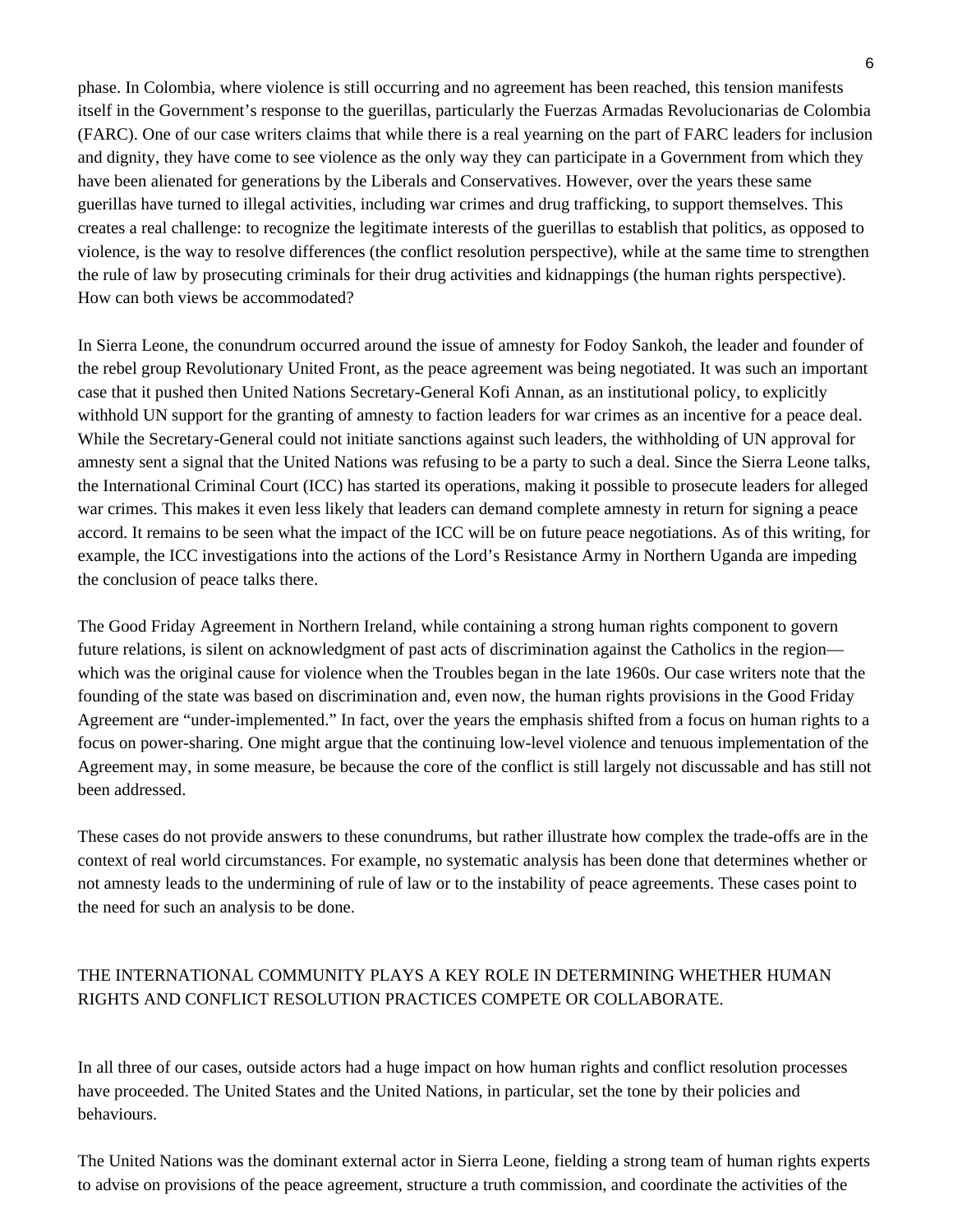many human rights non-governmental organizations (NGOs) that were active in the country. Even on the conflict resolution side, as discussed above, the Secretary-General's Special Representative for Sierra Leone took a strong stand against international amnesty for human rights violations. The United Nations also helped set up a tribunal to prosecute perpetrators when the violence escalated after an agreement had been reached. The collaboration that took place between the conflict resolution and human rights actors in Sierra Leone, encouraged and supported by the United Nations, provides a positive model to draw upon in designing operations in other countries.

As our cases show, such collaboration has not occurred in Colombia or Northern Ireland. In Colombia, with both United States military training and financial support, the Government has taken a military approach toward the guerilla movements, hoping to defeat them and destroy the drug trade. Neither goal has been accomplished. While the human rights violations get international attention from NGOs and the United Nations High Commissioner for Human Rights, the peacemaking process has not received comparable outside support. It appears that international involvement, especially from the United States Government, has made the situation worse instead of better, particularly in relation to human rights/conflict resolution collaboration.

To some extent, the same can be said of Northern Ireland. The peacemaking process, conducted under the auspices of international mediators, reinforced the notion of two tribes engaged in inevitable competition, according to our case writers. The power-sharing arrangements enshrined in the 1998 Good Friday Agreement further solidified these divisions. At the same time, thirty years of violence might have been avoided if the international community had been willing to confront the discrimination and human rights abuses that took place there much earlier on, before the Troubles began. Even now, the human rights origins of the conflict are not resolved, and low-level violence continues. Both the human rights and conflict resolution agendas are suffering.

The international community, therefore, has a responsibility to incorporate human rights norms in conflict resolution efforts for peacebuilding in cases of extreme power asymmetry. Human rights norms help address these asymmetries in two important ways. First, they help empower the weaker party—a norm that the conflict resolution community already endorses. By strengthening the salience of human rights norms, third-party conflict resolution processes can achieve greater efficacy by giving a weaker party the support it might need to negotiate from a more equitable vantage point. Second, human rights norms are important in reinforcing the notion that a state's sovereignty carries with it a responsibility to protect the civilians within its borders.

Most importantly, those designing and implementing conflict resolution processes for peacebuilding in intra-state conflicts cannot assume that human rights are "not our issue." They are key components of parties' interests and concerns, significant indicators of power asymmetry and sometimes power abuses, and often both a cause and a consequence of the conflicts we are trying to settle or transform. It is crucial that peacebuilders know and understand the strengths and weaknesses of human rights norms, and how to use these norms in a constructive and appropriate way.

*\* For further reading see: Babbitt, Eileen F. and Lutz, Ellen L. (eds.) (2009) Human Rights and Conflict Resolution in Context: Colombia, Sierra Leone, and Northern Ireland. Syracuse, New York: Syracuse University Press; Babbitt, Eileen F. (2008) "Conflict Resolution and Human Rights: Pushing the Boundaries." In Zartman, I.W., et al., (eds.) The Handbook of Conflict Resolution. San Francisco: Sage Publications.* 

Eileen F. Babbitt is Professor of International Conflict Management Practice and Director of the International Negotiation and Conflict Resolution Program at the Fletcher School of Law and Diplomacy at Tufts University. She is also a Faculty Associate of the Program on Negotiation at Harvard Law School and a member of the Council on Foreign Relations.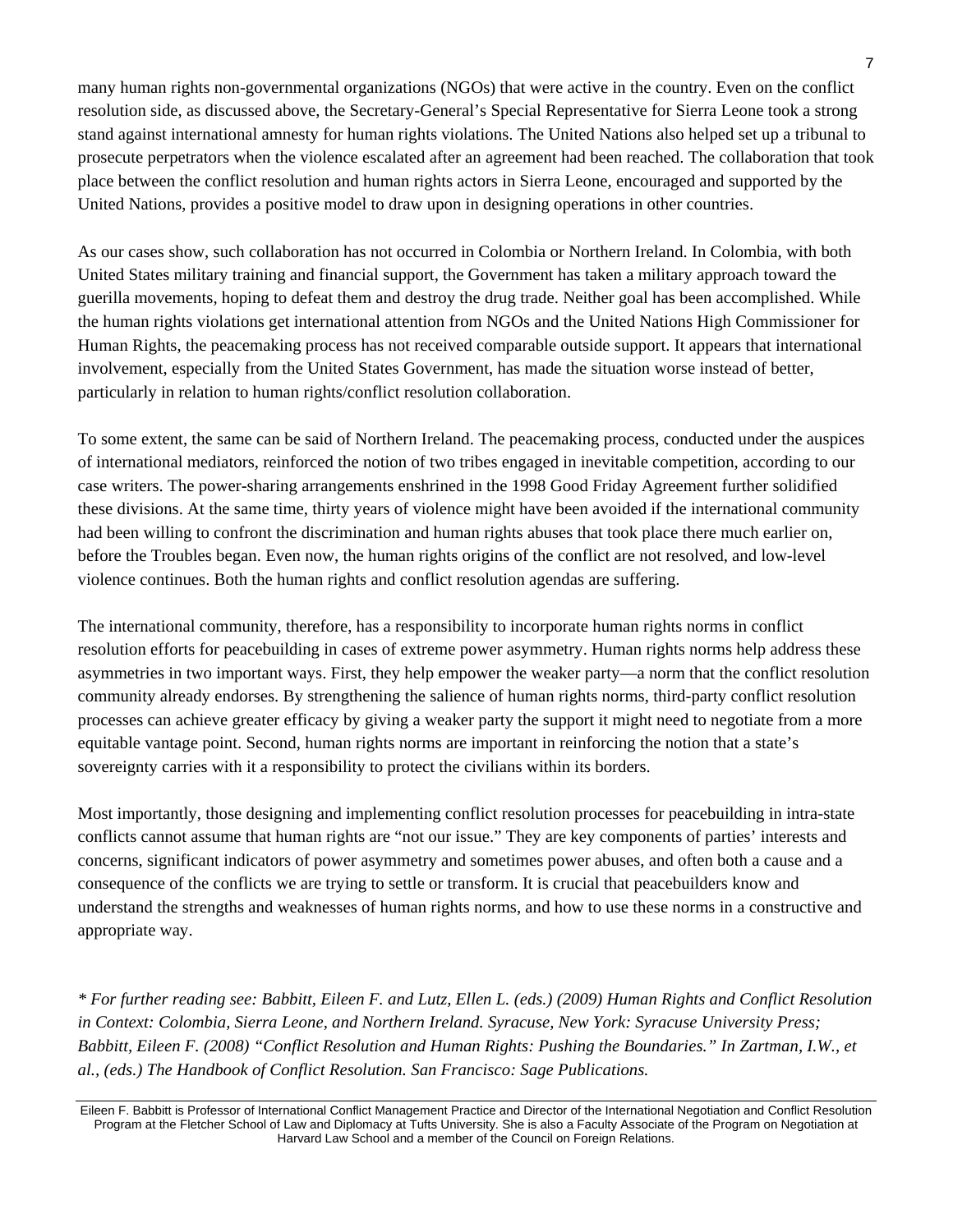## Hirondelle News Agency

Wednesday, 10 August 2011

#### **Judges admit extra defence evidence in two trials**

The International Criminal Tribunal for Rwanda (ICTR) has admitted additional defence testimony in the genocide trials of former Rwandan military officer Captain Ildephonse Nizeyimana and former Youth Minister Callixte Nzabonimana, both of which are due to resume in September.

In an August 5 decision, the court granted a motion from Nizeyimana's defence to hear additional evidence from protected witness BNN07, and set a date of September 6. In a separate decision, judges granted a request from Nzabonimana's defence to admit written statements from three protected witnesses dubbed T2, T73 and T103.

The Nizeyimana case had previously been scheduled to resume on September 7, 2011, to hear the prosecution's "rebuttal" evidence challenging the defence of alibi for the accused. Nizeyimana claims that he was not in Butare in the months of April and May, 1994, when the crimes of which he is accused were allegedly committed. The defence had closed its case on June 16, after calling 38 witnesses.

The Tribunal considered it "in the interest of justice to allow the defence to re-open its case for the purpose of hearing witness BNN07", who will testify about events at the Groupe Scolaire, where the accused is alleged to have authorized, ordered or instigated soldiers from different camps to kill Tutsi refugees.

Resumption of the Nzabonimana trial is scheduled for September 12 with prosecution cross-examination of defence witnesses T2 and T73, whose statements describe the political climate in Gitarama prefecture, central Rwanda, at the time of the alleged crimes.

The Tribunal said that "addition of the witnesses is supported by good cause and in the interest of justice." The evidence phase in Nzabonimana's trial had been closed on May 6, 2011, when the defence wound up its case after presenting 37 witnesses. Presiding Judge Solomy Balungi Bossa subsequently ordered the parties to submit their written closing briefs by July 5, 2011 and said the date for oral submissions would be announced later.

FK/NI/JC

© Hirondelle News Agency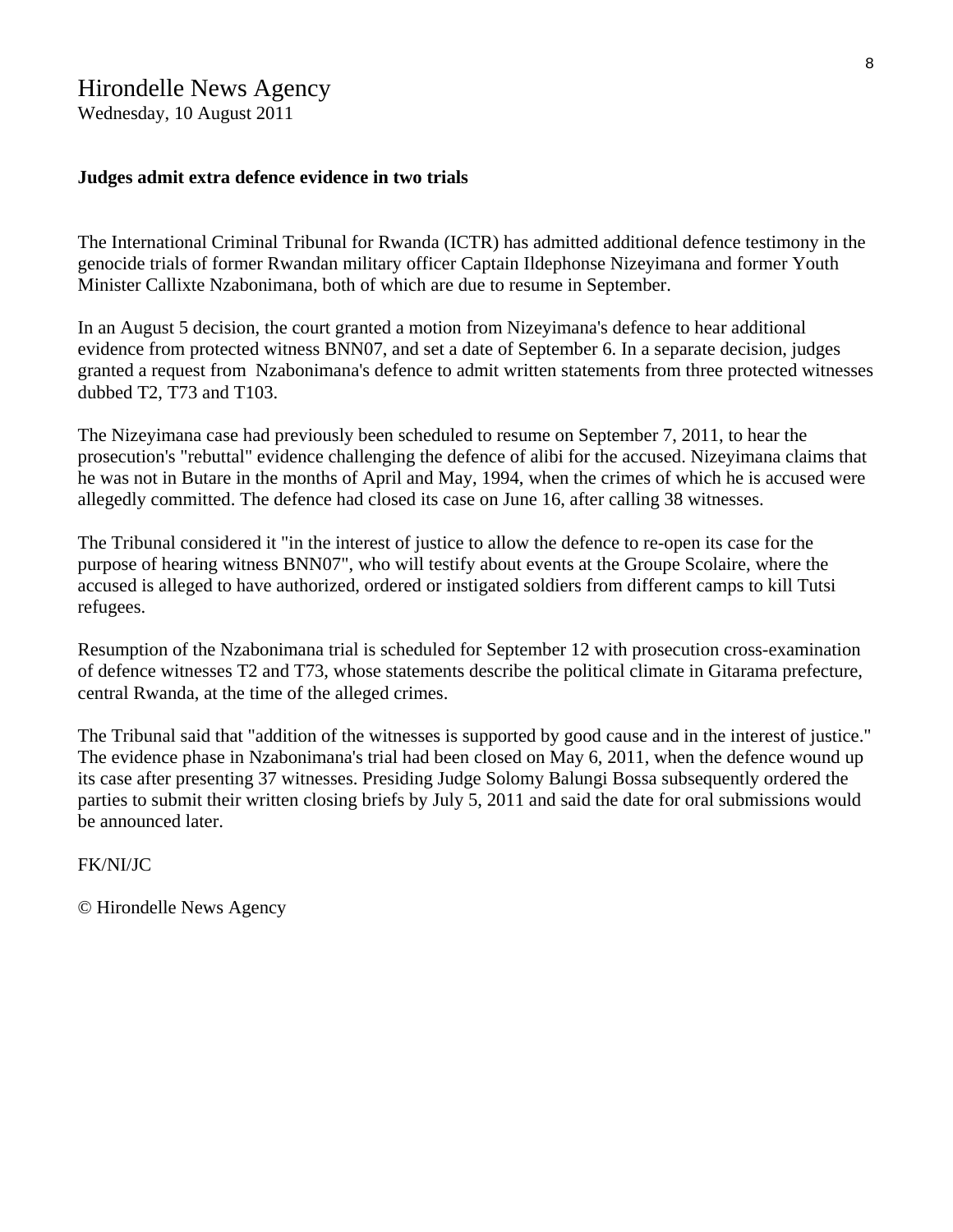## Hirondelle News Agency

Wednesday, 10 August 2011

#### **Gacaca service says 54 cases still pending**

Rwanda's semi-traditional gacaca courts have 54 genocide related cases left to complete before winding up their activities in December this year, according to the Executive Secretary of Gacaca services. Some of these include appeals.

Domitille Mukantaganzwa told a news conference in Kigali on Tuesday that her services would do everything possible to conclude the remaining cases in the next two months, according to Wednesday's edition of the New Times newspaper.

"We should have completed all the cases but we were challenged by the new cases that were brought about by the Rwandan refugees from DRC (Democratic Republic of Congo) who voluntarily returned home recently,'' the New Times quotes her as saying.

Mukantaganzwa said delays had also been caused by "some suspects who take their time", intentionally delaying proceedings. "Sometimes they claim that their eyewitnesses are not around and the courts should wait for them to return," she added.

Gacaca are semi traditional courts introduced to deal with the backlog of over a million cases involving persons suspected of taking part in the 1994 genocide.

Mukantaganzwa said the final overall report on gacaca courts would be made public before the end of the year and would contain "achievements, challenges and recommendations", according to the New Times.

After several postponements, Rwandan Justice Minister Tharcisse Karugarama announced in May that gacaca would be officially closed in December 2011. He said the courts had tried over a million people, "a great achievement that would otherwise have been impossible".

Also in May, the New York-based NGO Human Rights Watch released a 144-page report entitled "Justice compromised: the legacy of Rwanda's community-based gacaca courts". It said the legacy of gacaca was mixed and included fair trial violations.

NI/FK/JC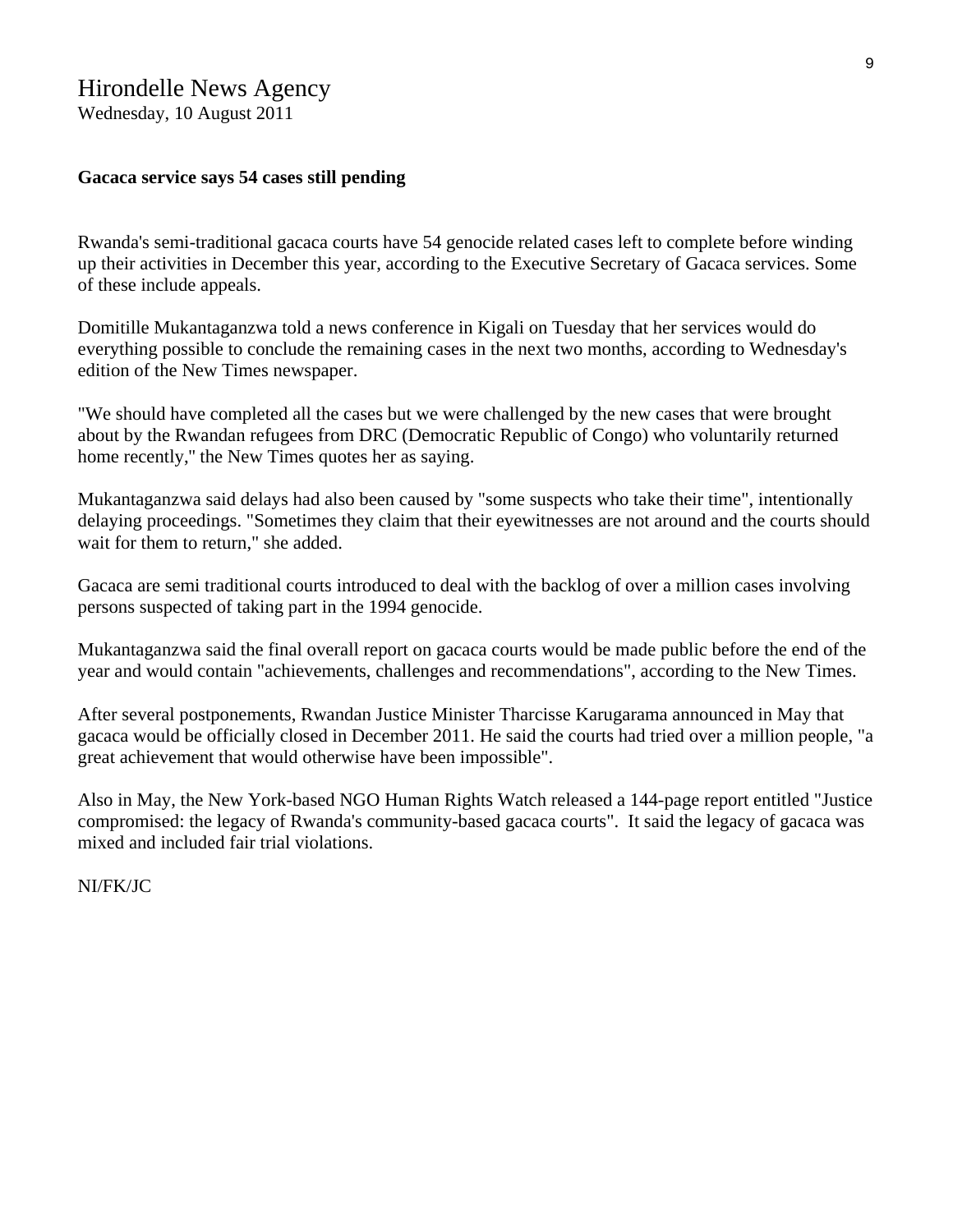#### **Hariri tribunal head urges suspects to surrender**

The president of the U.N.-backed tribunal investigating the assassination of former Lebanese Prime Minister Rafik Hariri has called on the four suspects to turn themselves in, promising they will get a fair trial.

In an open letter published Thursday, Judge Antonio Cassese said the four should at least name lawyers and consider testifying by video, since their trials will proceed later this year without their presence if necessary.

In June, The Special Tribunal for Lebanon indicted the four members of the Iranian-backed Shiite guerrilla group Hezbollah for alleged involvement in the 14 Feb., 2005, truck bombing that killed Hariri and 22 others.

Hezbollah, which dominates Lebanon's government, denies involvement and says it cannot find the suspects.